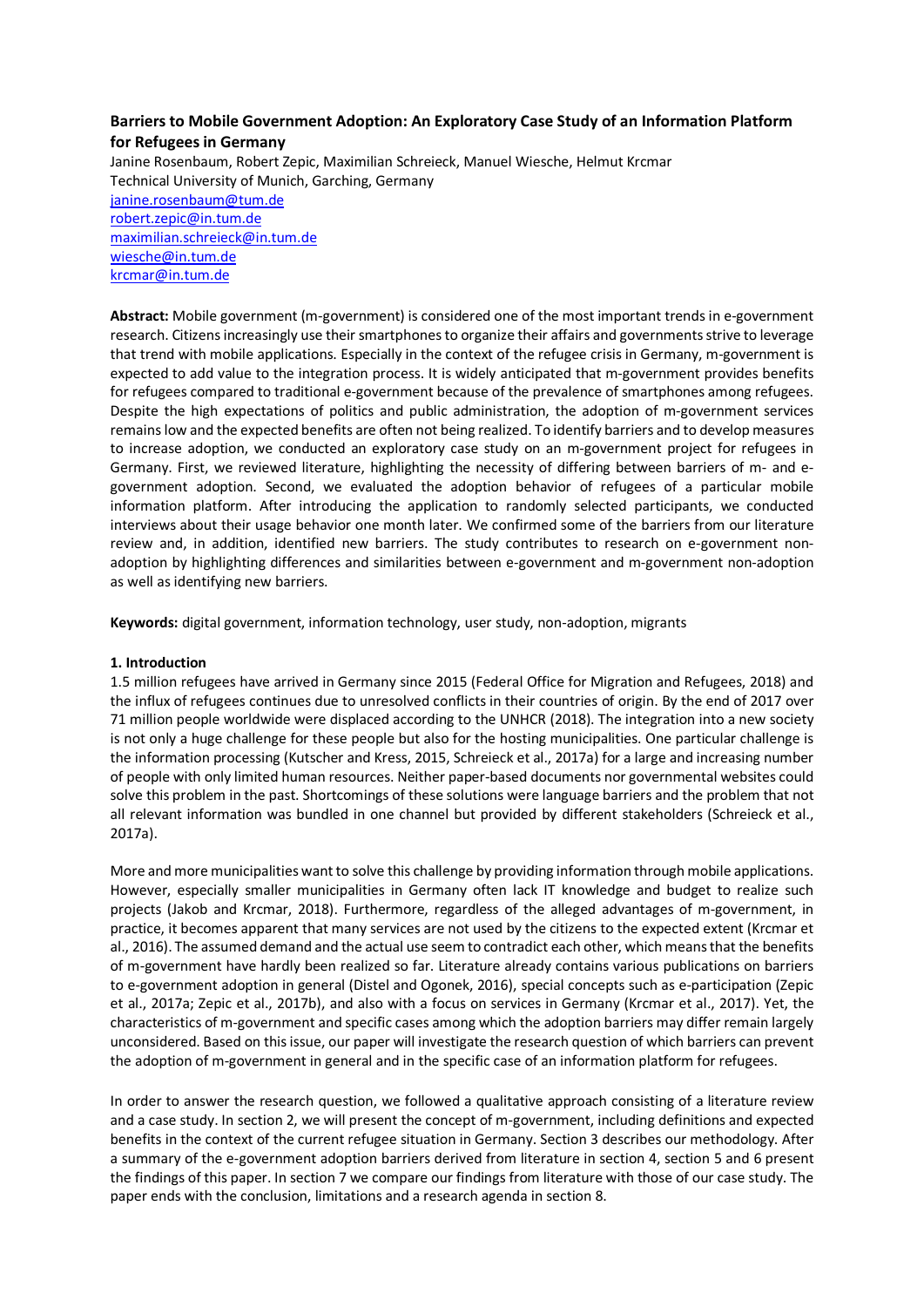#### **2. Expected Benefits of M-Government**

According to Akkaya (2016, p.29), a commonly used definition of e-government is the so-called Speyer definition (Lucke and Reinermann, 2000). It defines e-government as "the business activity of public administrative agencies in correlation with the governance and administration reliant upon information and communication techniques under participation of citizens and internal administrative communication partners". While this definition does not define the channels through which e-government services are accessed, Kushchu and Kuscu (2003, p. 254) consider in particular the provision of services "through wired networks with interactive and relatively intelligent web applications". Carroll (2005) also defines e-government as the electronic provision of information at stationary locations.

M-government, on the other hand, is seen as subset (Kumar and Sinha, 2007), complementary (Kushchu and Kuscu, 2003), extension (Shareef et al., 2012), value added (Trimi and Sheng, 2008) or further technological evolutionary step (Zepic et al., 2016) of e-government. Frequently quoted (Abu-Shanab and Abu-Tair, 2014, Isagah and Wimmer, 2017, Palka et al., 2013) is the following definition of Kushchu and Kuscu (2003, p.254): "[M-government is the] strategy and its implementation involving the utilization of all kinds of wireless and mobile technology, services, applications and devices for improving benefits to the parties involved in egovernment including citizens, businesses and all government units."

First mentioned in the early 2000s, the understanding of m-government has significantly changed with the technological development. Before the time of mobile Internet, m-government applications were mainly SMSservices (Ghyasi and Kushchu, 2004) and GSM-based data transmission (Franz, 2005). In earlier articles, personal digital assistants (PDAs) are often reported as mobile devices for m-government applications (Carroll, 2005, Kushchu and Kuscu, 2003, Trimi and Sheng, 2008). Today, m-government is mainly associated with Internetbased applications via smartphones or tablets (Albesher and Stone, 2016, Zepic et al., 2016).

Zepic et al. (2016) argue with regard to Germany that the concept of m-government has several benefits compared to conventional e-government. This includes, for example, simplifying, improving or facilitating administrative processes. Moreover, smartphones allow continuous availability and interaction of the respective services (Albesher and Stone, 2016). Thus, both articles assume a high demand of m-government among the population. Smartphones play also an important role for most of the refugees, both before and after their arrival in Germany, regardless of their country of origin, level of education or financial background (Brücker et al., 2016) - a finding that has been confirmed in numerous studies on the media use of refugees (Emmer et al., 2016, Kutscher and Kress, 2015, Mason and Buchmann, 2016). Around 90% of the refugees in Germany have access to a smartphone (Emmer et al., 2016) but only very few to a computer (Kutscher and Kress, 2015). It is therefore assumed that the smartphone is the preferred communication channel compared to governmental websites or printed materials. M-government has thus a lot of potential in this context; however, identifying and overcoming adoption barriers still can improve it.

#### **3. Methodology**

In order to answer our research question, we first conducted a literature review based on vom Brocke et al. (2009), and second, embarked on a case study on an m-government project for refugees in Germany.

For the literature review, we built on the study by Distel and Ogonek (2016), which examines barriers to the use of e-government. We combined their search terms with different spellings of m-government and used the following keywords in a search string: Mobile government, mGovernment, mobile-government, mGov, mobile e-government, non(-)usage, non(-)adoption, (technology) refusal, failure, barrier(s), obstacle(s), non-use, non(- )acceptance, inhibitor(s) (to), (technology) rejection, usage intention(s). We then applied these keywords to the databases Scopus, Springer Link, IEEE Xplore and Google Scholar. By reviewing title and abstract, we identified 91 relevant articles and another 21 through backward and forward search. Results that have been discussed by Distel and Ogonek (2016) have not been considered since the mentioned barriers are already summarized and presented in the following chapter. After a complete review, 13 articles proved to be relevant to answer our research question. Since we could not find any exploratory case study regarding barriers to m-government adoption as a methodological model, we chose the following approach.

For our case study, we selected the "Integreat-App", a mobile platform to provide local information for refugees. The application was created by an NGO, launched in 2015 and is currently used in 44 German municipalities (August 2018). The platform is managed centrally, whereas the content itself is provided by local authorities (Schreieck et al., 2017a).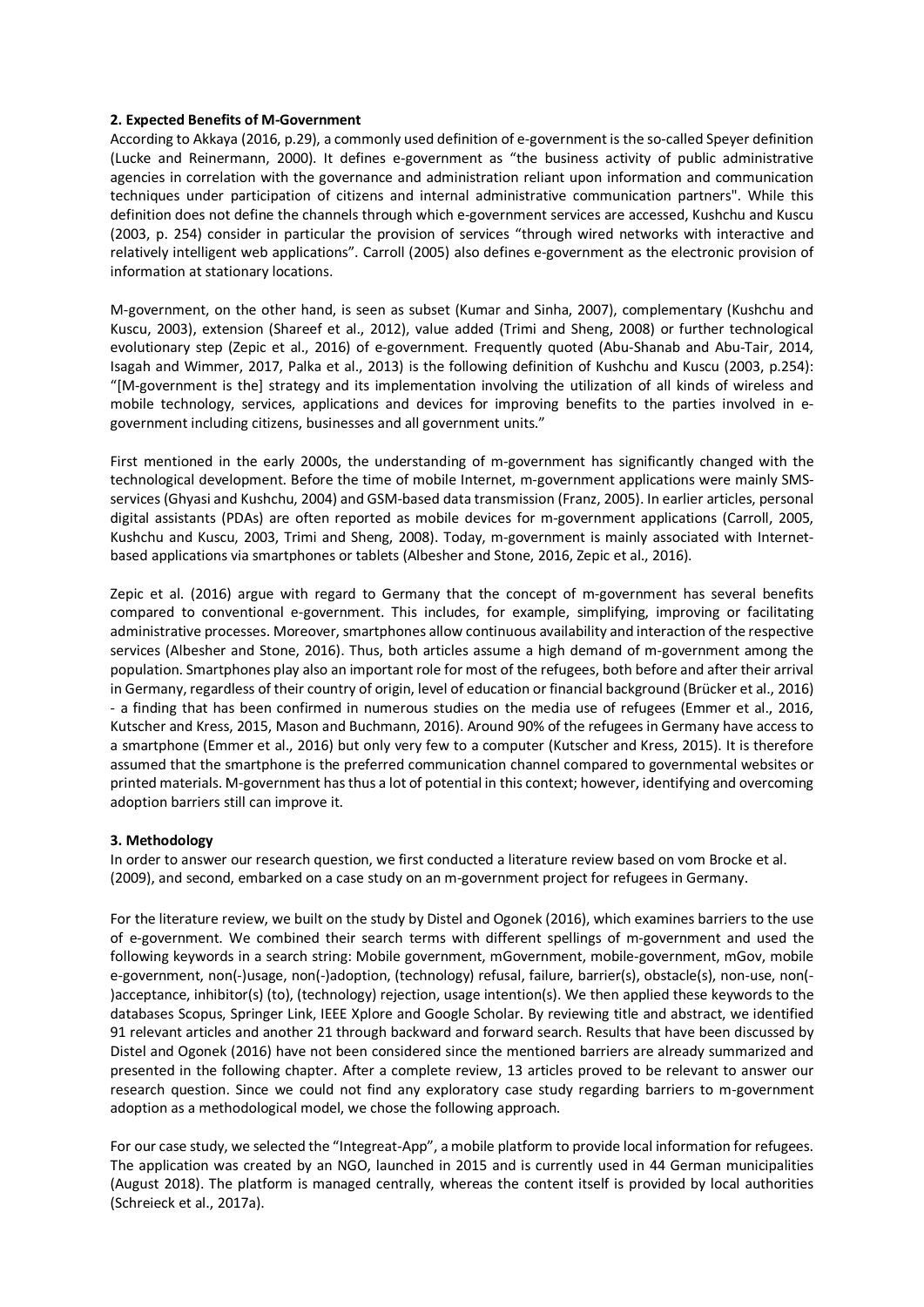To evaluate the usage of the application we conducted interviews, observation and content analysis. We initially assumed that lack of awareness would be a main barrier, so we first explained the concept of the application to 31 participants from three different German cities and four countries of origin (Afghanistan, Eritrea, Somalia, and Syria). They were randomly selected and contacted with the help of local volunteers. The respondents had a short time to familiarize with the application. We then used a questionnaire to obtain general information about the participants including a first impression about the Integreat-App. After the survey, we recorded observations and experiences in form of field notes.

One month later, we re-contacted the participants and conducted 10 evaluable interviews about their usage or non-usage behavior of the application. The interviews were transcribed and evaluated according to the content analysis process model and the method of inductive category building of Mayring (2015) which means the derivation of categories directly from the material and not in advance by certain theories. We conducted the surveys in the first round and the telephone interviews one month later in German, which occurred in language difficulties in some cases. We solved this issue with the help of other participants with the same native language but a better German level in the first round and the help of text messages during the interview sessions.

### **4. Barriers to E-Government Adoption**

In order to highlight the differences between the barriers of e-government compared to m-government and to better classify our own findings, we chose to first present the results of the literature research of Distel and Ogonek (2016) on adoption barriers regarding e-government. They divided their findings into six categories.

The first category consists of technological barriers. Here, security concerns and risks in data privacy were identified. The second category refers to socio-economic barriers, often related to the digital divide, and described as access gap through poverty and geographically isolated areas (Hellström, 2011). This gap arises through different factors including age, education, employment status, and income. Moreover, variables such as ethnicity, gender, computer experience, IT resources and place of residence are mentioned. There are two different forms of this gap: first, differences in accessibility and second, differences in the ability to use egovernment services. Distel and Ogonek (2016) also classify the financial barrier that can arise from the costs of using e-government in this category. The third category are communication barriers, which mainly include a lack of awareness, their advantages, and a lack of knowledge in the handling of the services. The fourth category are cultural barriers. These include differences in the acceptance behavior due to cultural factors and peculiarities (Schreieck et al., 2017b). Confidence in e-government services as well as in the political system, traditions, lack of interest and fears of Internet use were cited as reasons for non-use. Individual barriers are a very broad category according to Distel and Ogonek (2016) including preferred personal contact with the administration, lack of time and interest, habits and no individual benefit from the use. The last category mentioned are servicerelated barriers. The complexity of some processes involves problems and the need to interact with a person employed in public administration.

### **5. Barriers to M-Government Adoption according to the Literature**

We divided the identified barriers into technical and non-technical barriers based on Al-Hadidi and Rezgui (2010) and then classified them into sub-categories. We found all of the previously presented barriers on e-government in our own review but decided to create more detailed sub-categories as presented in table 1.

| Category                      | <b>Sub-Category</b>                    | <b>Source</b>                            |  |  |  |  |
|-------------------------------|----------------------------------------|------------------------------------------|--|--|--|--|
| <b>Technical Barriers</b>     |                                        |                                          |  |  |  |  |
| Infrastructure                | Lack of infrastructure development     | (Al-Hadidi and Rezgui, 2010, Abu-        |  |  |  |  |
|                               |                                        | Shanab and Abu-Tair, 2014, Albesher      |  |  |  |  |
|                               |                                        | and Stone, 2016)                         |  |  |  |  |
| Compatibility                 | Lack of compatibility between existing | (Al-Hadidi and Rezgui, 2010, Hellström,  |  |  |  |  |
|                               | (e-government) systems and mobile      | 2011, Hung et al., 2013, Abu-Shanab      |  |  |  |  |
|                               | devices                                | and Abu-Tair, 2014, Albesher and Stone,  |  |  |  |  |
|                               |                                        | 2016)                                    |  |  |  |  |
| Limitation of Mobile          | e.g. screen size, memory space,        | (Hellström, 2011, Alrowili et al., 2015) |  |  |  |  |
| <b>Phones</b>                 | processor capacity                     |                                          |  |  |  |  |
| <b>Non-Technical Barriers</b> |                                        |                                          |  |  |  |  |

**Table 1:** Barriers of M-Government according to the Literature (own representation)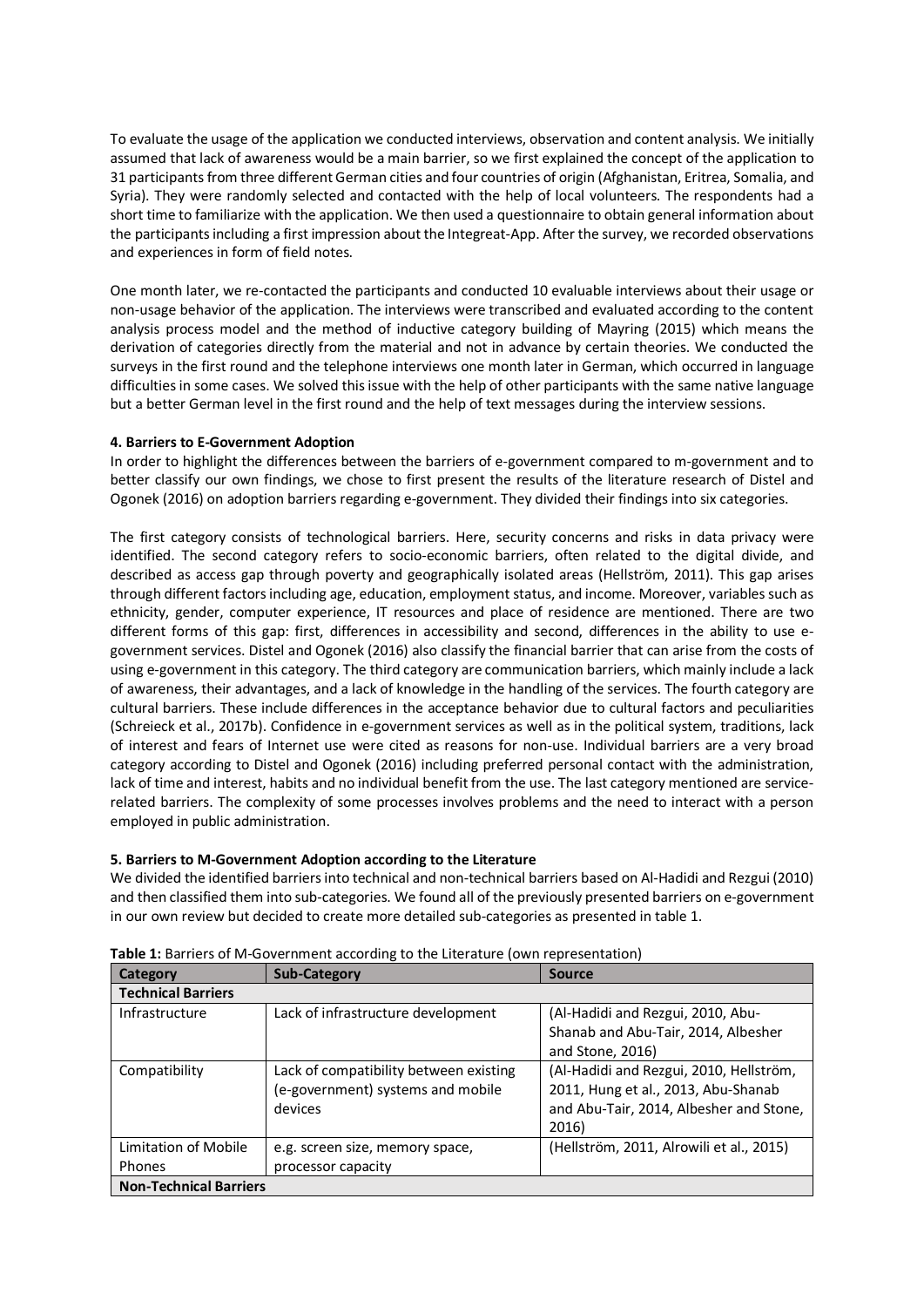| Privacy, Security           | Protection of privacy, fear of identity    | (Al-Hadidi and Rezgui, 2010, Abu-          |  |  |
|-----------------------------|--------------------------------------------|--------------------------------------------|--|--|
| Concerns                    | theft                                      | Shanab and Abu-Tair, 2014, Ohme,           |  |  |
|                             |                                            | 2014, Alrowili et al., 2015, Albesher and  |  |  |
|                             |                                            | Stone, 2016)                               |  |  |
| Trust                       | Lack of trust in security or contents of   | (Al-Hadidi and Rezgui, 2010, Hellström,    |  |  |
|                             | m-government, fear of surveillance         | 2011, Alrowili et al., 2015, Albesher and  |  |  |
|                             |                                            | Stone, 2016)                               |  |  |
| Laws and Regulations        |                                            | (Al-Hadidi and Rezgui, 2010, Hellström,    |  |  |
|                             | Lack of privacy policy                     |                                            |  |  |
|                             |                                            | 2011, Shareef et al., 2012, Hung et al.,   |  |  |
|                             |                                            | 2013, Abu-Shanab and Abu-Tair, 2014,       |  |  |
|                             |                                            | Alrowili et al., 2015)                     |  |  |
| Digital Divide              | e.g. language, age, gender, income, level  | (Al-Hadidi and Rezgui, 2010, Hellström,    |  |  |
|                             | of education, place of residence,          | 2011, Shareef et al., 2012, Hung et al.,   |  |  |
|                             | disability                                 | 2013, Abu-Shanab and Abu-Tair, 2014,       |  |  |
|                             |                                            | Albesher and Stone, 2016)                  |  |  |
| Costs                       | Costs for (mobile) Internet/WIFI, fees for | (Al-Hadidi and Rezgui, 2010, Hellström,    |  |  |
|                             | the use of m-government services           | 2011, Hung et al., 2013, Abu-Shanab        |  |  |
|                             |                                            | and Abu-Tair, 2014, Bakar et al., 2016,    |  |  |
|                             |                                            | Isagah and Wimmer, 2017)                   |  |  |
| IT-Skills                   | Lack of required IT-skills                 | (Al-Hadidi and Rezgui, 2010, Albesher      |  |  |
|                             |                                            | and Stone, 2016)                           |  |  |
| <b>Cultural Differences</b> | Different acceptance factors of m-         | (Shareef et al., 2016, Shareef et al.,     |  |  |
|                             | government due to cultural influences      | 2014)                                      |  |  |
| Awareness                   | Lack of awareness regarding benefits       | (Hellström, 2011, Abu-Shanab and Abu-      |  |  |
|                             |                                            | Tair, 2014, Bakar et al., 2016, Isagah and |  |  |
|                             |                                            | Wimmer, 2017)                              |  |  |
| Time                        | Perceived loss of time                     | (Ohme, 2014)                               |  |  |
| Willingness                 | Lack of willingness to try services,       | (Al-Hadidi and Rezgui, 2010)               |  |  |
|                             | "resistance to change"                     |                                            |  |  |
| <b>Information Quality</b>  | Information and content are not            | (Bakar et al., 2016)                       |  |  |
|                             | adapted to the location and                |                                            |  |  |
|                             | requirements of the target group           |                                            |  |  |
| Competition                 | Competing against commercial               | (Sahu and Singh, 2017)                     |  |  |
|                             | applications                               |                                            |  |  |

# **5.1 Technical Barriers**

The first barrier preventing the use of m-government is infrastructure. According to Al-Hadidi and Rezgui (2010), infrastructure in the context of m-government means access to services with mobile devices via a wireless connection. Too low bandwidth and slow download speeds are also mentioned (Abu-Shanab and Abu-Tair, 2014). Albesher and Stone (2016) emphasize that weaknesses in infrastructure development are nowadays largely overcome in Western countries but still represent an obstacle in developing countries.

The second barrier is the lack of compatibility between existing e-government services and mobile devices (Al-Hadidi & Rezgui, 2010) and between different platforms (Hellström, 2011). Hung et al. (2013) mention display problems due to different screen sizes and shapes.

The last identified technical barriers are limitations of mobile devices. In literature, this barrier is characterized by screen size, complicated handling (especially with older devices), limited memory space and performance of mobile phones (Alrowili et al., 2015; Hellström, 2011).

### **5.2 Non-Technical Barriers**

In this category, concerns about privacy protection and security (Abu-Shanab and Abu-Tair, 2014; Al-Hadidi and Rezgui, 2010; Ohme, 2014), as well as identity theft (Alrowili et al., 2015) can be found. Albesher and Stone (2016) emphasize that m-government poses a higher risk than e-government, as devices can be stolen or get lost more easily. This barrier often goes hand in hand with the lack of trust in the respective service. This is expressed according to Ohme (2014) in a lack of confidence in the provider of a service, both in terms of security concerns and in the content itself. Hellström (2011) reports an example in Uganda where, during riots, the government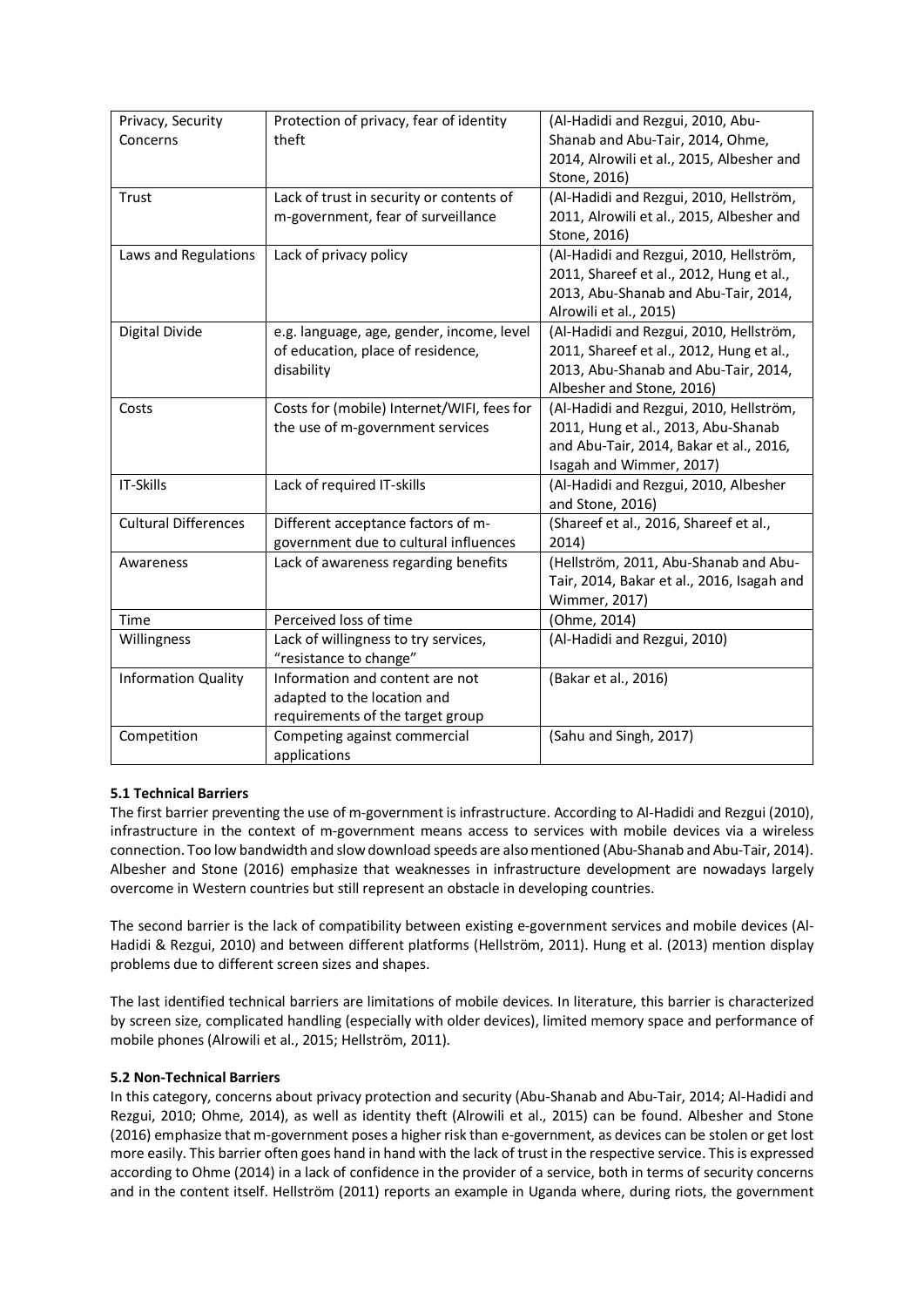tried to reassure citizens via SMS but they did not trust the source of the information. Fear of surveillance also falls under the category of trust (Alrowili et al., 2015).

A further important barrier is the lack of data protection through laws and regulations (Al-Hadidi and Rezgui, 2010; Alrowili et al., 2015) or an information security policy (Hung et al., 2013). Many countries lack such laws (Abu-Shanab & Abu-Tair, 2014), which might spark security concerns among users (Shareef et al., 2012).

The digital divide, as presented in the previous chapter, seems to be reduced by m-government (Shareef et al., 2012), but still remains an adoption barrier that cannot be neglected (Albesher and Stone, 2016). One important factor are costs for using m-government services such as costs for mobile Internet or WIFI (Abu-Shanab and Abu-Tair, 2014; Hung et al., 2013). Hellström (2011) and Isagah and Wimmer (2017) mention examples of mgovernment where the use of the service itself is fee-based. Another barrier is the lack of IT skills (Al-Hadidi and Rezgui, 2010; Albesher and Stone, 2016). Lastly, the accessibility barrier for disabled people was mentioned by Hung et al. (2013).

## **6. The Case of a Mobile Information Platform in Germany**

In the first survey phase, the application was personally introduced to the participants and installed together on the smartphone. 29 of 31 respondents had never heard of the Integreat-App and none of them had previously installed it on their smartphone. 28 people found the application helpful and 26 people planned to use it in the future. Two participants did not plan to use the Integreat-App further due to lack of time.

Directly after the survey, field notes about the observations were prepared in order to capture barriers, which could not be found via a questionnaire or an interview. Some participants had a smartphone with an operating system too old to download the application, insufficient memory or battery capacity for the installation process. It also happened that the existing Internet connection was too slow to download the service. Regarding nontechnical barriers, the language barrier was the most prominent. Even if the content of the application was available in the native language of a refugee, a lack of German skills appeared as a barrier. This became apparent when the use or benefits of the application were not understood properly. One person turned out to be illiterate. The last barrier that we observed was a lack of knowledge about the technical use of the smartphone. Some participants did not manage to download the application without help.

The findings of the interviews one month later can be roughly divided into four sub-categories. The first area is the lack of understanding of the application and the language barrier. Both respondents whose statements fall into this category have uninstalled the Integreat-App; as far as can be seen from the interviews, the application was not used before. Further statements of those who understood the idea of the application have been summarized on the barrier of missing individual benefits. The interviewees are familiarized with the application but do not see personal benefits. This is closely related to the barrier lack of time when respondents claimed that they had no time to use the application. All three people who made this statement had not deleted the application from their smartphone, and one respondent turned out to be an occasional user. The last subcategory summarizes statements why the application was uninstalled. Reasons such as switching to a new smartphone, rebooting the operating system or accidentally deleting the application were mentioned. Finally, one interviewee misunderstood that the Integreat-App is associated with personal on-site support and asked for an office. In this case, we assume that personal contact is preferred to app-use.

### **7. Comparison Findings of Literature and Case Study**

We identified most of the barriers of our literature review in the case study but also found additional barriers. In the following, we compare some key findings that emerged during our case study with the barriers from our literature review and present a complete overview in table 2.

The barrier of lack of awareness of m-government is mentioned in the reviewed articles but did not emerge as significant as in our case study. Except for two participants, nobody had heard of the Integreat-App before the evaluation. This result was expected in one of the three municipalities, as the application was not available and advertised there before the time of the survey. In the other two municipalities, the Integreat-App had been online for six months at the time of the survey and was actively promoted through print material in a shared accommodation where one of the surveys was conducted. Without the recommendation of the application through personal contact this barrier remains a main obstacle.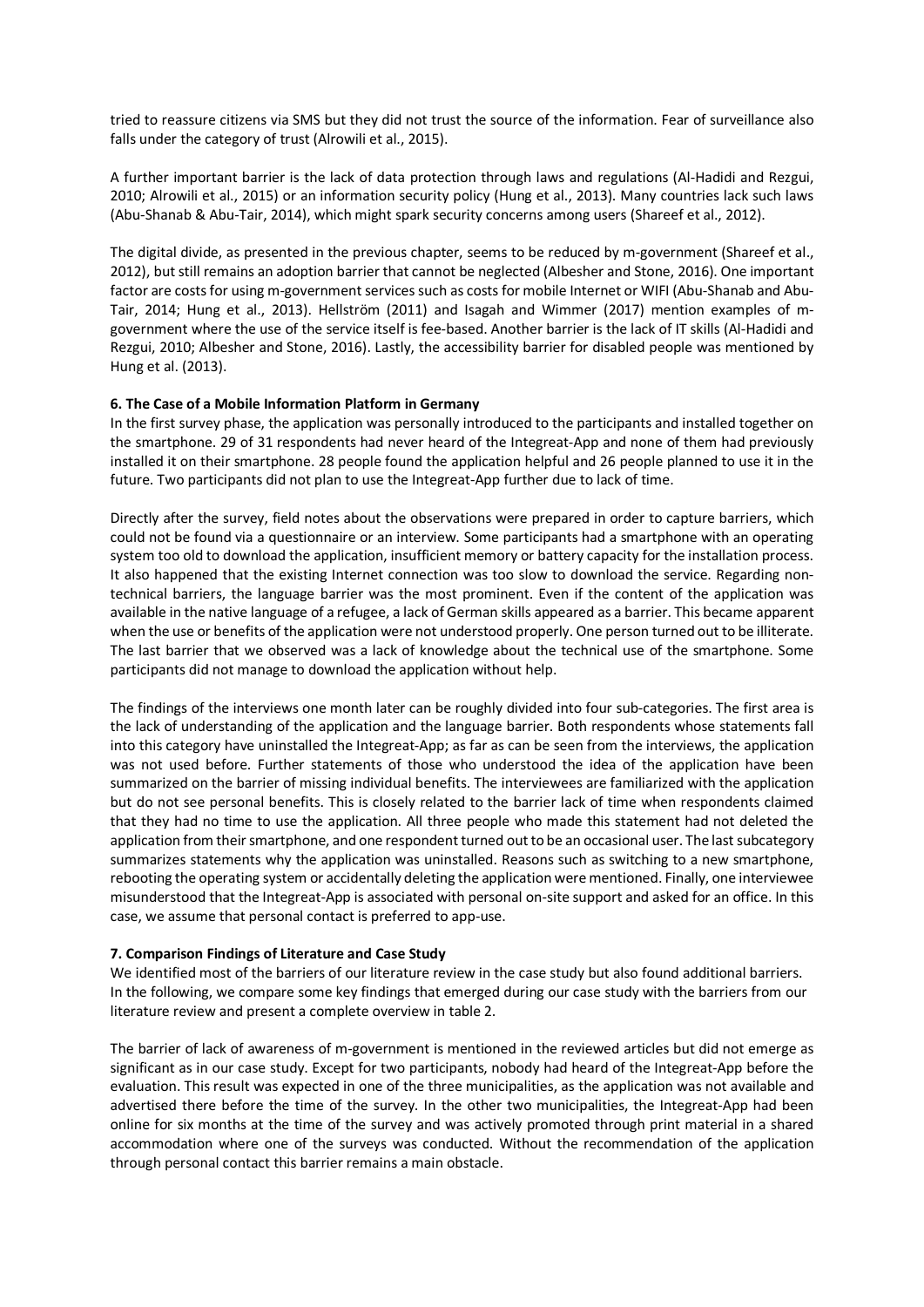The digital divide, which is suspected even higher among refugees (Alam and Imran, 2015), was also observed in the case study, in particular, the language barrier. Although the Integreat-App is available in different languages, an effect of the knowledge of German on the use of the service was recognized. Those people with profound German language skills understood the advantages of the application better than other participants and were willing to use it more often. Thus, the participants had different access to m-government offers. One aspect of the infrastructure barrier is the lack of Internet-access. Despite mobile Internet and offline functionality of the application, this represents an obstacle as the willingness to download the application on the smartphone is reduced.

Some frequently mentioned barriers in literature research have not been confirmed in the evaluation of the present work which can be explained by the nature of the application itself. This applies in particular to the categories of privacy and security concerns, legal regulations, and costs. Nonetheless, other factors, such as costs for mobile Internet or hardware, could not be identified as possible usage barriers. This may be explained by the fact that smartphones are already frequently used for other services like social media by the evaluated group.

The format of the smartphone application itself represents a barrier that was observed during our case study. Mason and Buchmann (2016) recommend therefore working with platforms that are already known.

| <b>Barrier</b>                      | <b>Literature</b> | <b>Case Study</b> |  |  |
|-------------------------------------|-------------------|-------------------|--|--|
| <b>Technical Barriers</b>           |                   |                   |  |  |
| Infrastructure                      | X                 | X                 |  |  |
| Compatibility                       | X                 |                   |  |  |
| <b>Limitations of Mobile Phones</b> | X                 | X                 |  |  |
| <b>Non-Technical Barriers</b>       |                   |                   |  |  |
| Privacy, Security Concerns          | X                 |                   |  |  |
| Trust                               | X                 | X                 |  |  |
| Laws and Regulations                | X                 |                   |  |  |
| Digital Divide                      | X                 | X                 |  |  |
| Costs                               | X                 |                   |  |  |
| <b>IT-Skills</b>                    | X                 | X                 |  |  |
| <b>Cultural Differences</b>         | X                 | X                 |  |  |
| Awareness                           | X                 | X                 |  |  |
| Time                                | X                 | X                 |  |  |
| Willingness                         | X                 | X                 |  |  |
| <b>Information Quality</b>          | X                 |                   |  |  |
| Competition                         | X                 |                   |  |  |
| Language Skills                     |                   | X                 |  |  |
| Format Smartphone Application       |                   | X                 |  |  |
| Lack of Individual Benefits         |                   | X                 |  |  |

**Table 2:** Comparison of Findings (own representation)

### **8. Conclusion**

In order to exploit the benefits of e- and m-government it is important to know the barriers that can prevent users from using such services. In our paper, we showed that m-government could both reduce barriers known from e-government and add additional barriers, especially in the context of refugees in Germany, where higher usage barriers appear, mainly due to the language barrier. By specifically removing the barriers identified in our paper, m-government use might be increased and so develop its full potential. For municipalities the platformbased approach of Integreat has several advantages compared to an own m-government solution (Schreieck et al., 2017a). Although we noticed that a digital platform cannot replace personal contact, its use could be increased by including it during asylum counselling sessions.

Some statements and results from literature research and evaluation, however, must be critically assessed with regard to their significance. It should be mentioned that some articles have examined very different applications in different cultures. The results thus represent barriers to m-government use in general, but do not necessarily represent barriers to m-government use regarding a specific region or service.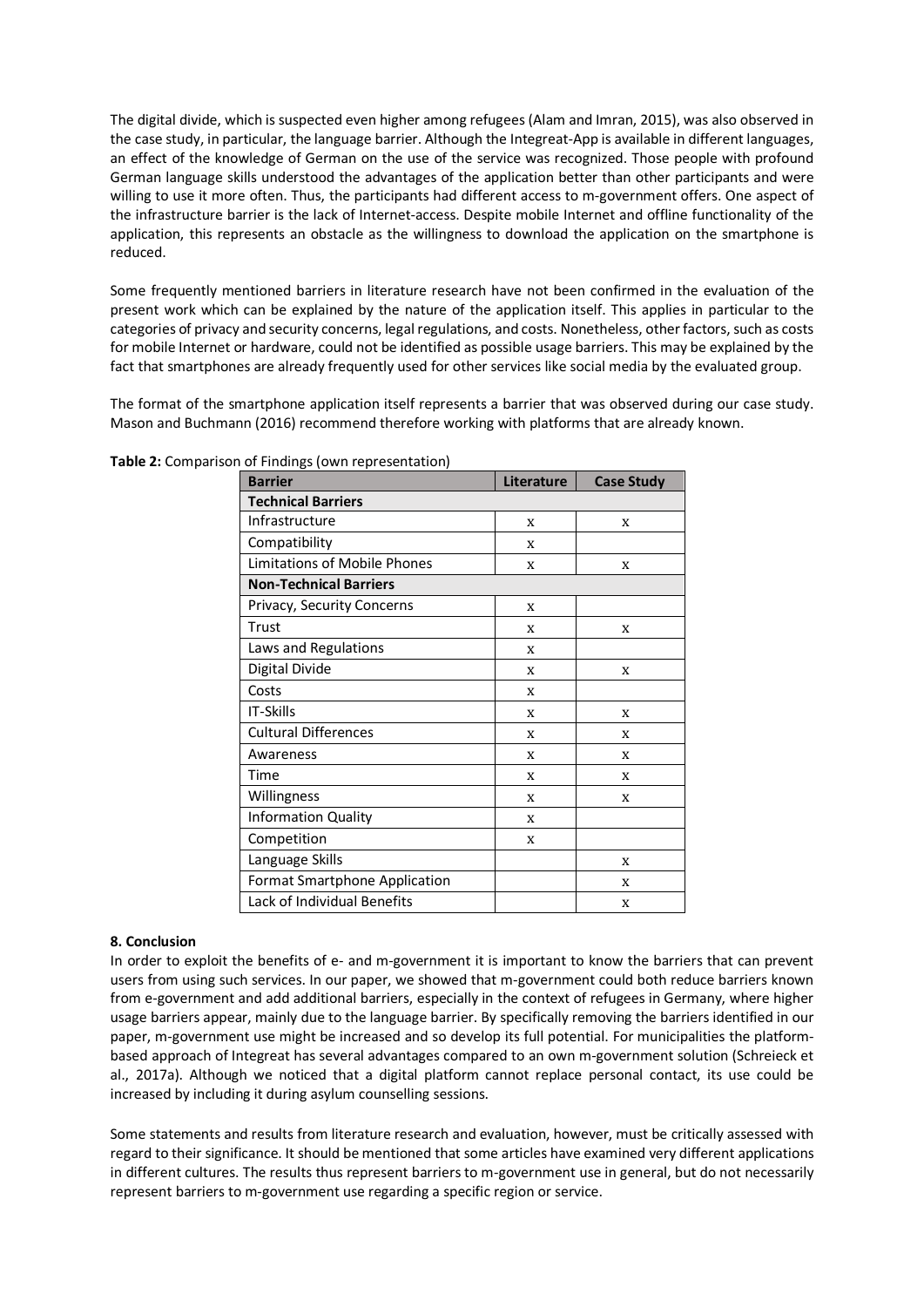In a next step, it appears to be interesting to conduct more case studies, in relation to other applications, and also to other target groups and regions. We perceived differences within the characteristics of individual barriers, such as the motivation to use the application or the German language level by refugees from different cultural backgrounds. It may be of interest to find out to what extent the motivation and barriers of m-government use depend on cultural factors or whether there is a connection to the chances of permanent residence in Germany due to the country of origin.

#### **References**

- Abu-Shanab, E. & Abu-Tair, H. (2014) "Mobile Government Services: Challenges and Opportunities", *International Journal of Technology Diffusion,* 5**,** 17-25.
- Akkaya Türkavci, C. (2016) *A Comprehensive Analysis on Citizen Adoption of E-Government Services: A Cross-Cultural Analysis,* Doctoral Dissertation, Technical University of Munich.
- Al-Hadidi, A. & Rezgui, Y. (2010) "Adoption and diffusion of m-government: Challenges and future directions for research", *IFIP Advances in Information and Communication Technology,* 336 AICT**,** 88-94.
- Alam, K. & Imran, S. (2015) "The digital divide and social inclusion among refugee migrants", *Information Technology & People,* 28**,** 344-365.
- Albesher, A. S. & Stone, R. T. (2016) "Current state of m-government research: Identifying future research opportunities", *International Journal of Electronic Governance,* 8**,** 119-139.
- Alrowili, T.F., Alotaibi, M.B. & Alharbi, M.S. (2015) Predicting citizens' acceptance of M-government services in Saudi Arabia an empirical investigation. *2015 Annual IEEE Systems Conference (SysCon) Proceedings*  (pp.627-633). Vancouver, British Columbia.
- Bakar, N.S.A., Rahman, A.A. & Hamed, H.N.A. (2016) M-Government services in Malaysia: Issues, challenges and better services to citizen. *2016 IEEE Conference on e-Learning, e-Management and e-Services (IC3e)* (pp.116-121). Langkawi, Malaysia.
- Brücker, H., Kunert, A., Mangold, U., Kalusche, B., Siegert, M. & Schupp, J.r. (2016) "Geflüchtete Menschen in Deutschland - eine qualitative Befragung", [online], http://www.bamf.de/SharedDocs/Anlagen/DE/Publikationen/Studien/201609-iabforschungsbericht.pdf?\_\_blob=publicationFile [Accessed 21.08.2018].
- Carroll, J. (2005) Risky Business: Will Citizens Accept M-government in the Long Term? *EURO mGOV 2005* (pp.77-87). Brighton, UK.
- Distel, B. & Ogonek, N. (2016) To Adopt or Not To Adopt: A Literature Review on Barriers To Citizens' Adoption of E-Government Services. *Twenty-Fourth European Conference on Information Systems (ECIS)* Istanbul.
- Emmer, M., Richter, C. & Kunst, M. (2016) "Flucht 2.0: Mediennutzung durch Flüchtlinge vor, während und nach der Flucht", [online], http://www.polsoz.fu-berlin.de/kommwiss/arbeitstellen/ internationale\_kommunikation/Media/Flucht-2\_0.pdf [Accessed 21.08.2018].
- Federal Office for Migration and Refugees. (2018) "Aktuelle Zahlen zu Asyl", [online], http://www.bamf.de/DE/Infothek/Statistiken/Asylzahlen/AktuelleZahlen/aktuelle-zahlen-asylnode.html [Accessed 21.08.2017].
- Franz, A. (2005) "Mobile Kommunikation: Anwendungsbereiche und Implikationen für die öffentliche Verwaltung", *VM Verwaltung & Management,* Vol. 3.
- Ghyasi, A. F. & Kushchu, I. (2004) "Uses of mobile government in developing countries", [online], http://www.mgov.cn/lab/Archives/EuromGov2005/Uses%20of%20Mobile%20Government%20in%20 Developing%20Countries.pdf [Accessed 21.08.2018].
- Hellström, J. (2011) Mobile Governance: Applications, Challenges and Scaling-up. *Mobile Technologies for Conflict Management.* Springer, Dordrecht.
- Hung, S.Y., Chang, C.M. & Kuo, S.R. (2013) "User acceptance of mobile e-government services: An empirical study", *Government Information Quarterly,* 30**,** 33-44.
- Isagah, T. & Wimmer, M.A. (2017) Mobile government applications: Challenges and needs for a comprehensive design approach. *Proceedings of the 10th International Conference on Theory and Practice of Electronic Governance* (pp.423-432). ACM.
- Jakob, M. & Krcmar, H. (2018) "Which Barriers Hinder a Successful Digital Transformation in Small and Medium-Sized Municipalities in a Federal System?" *Central and Eastern European e|Dem and e|Gov Days 2018.* Budapest.